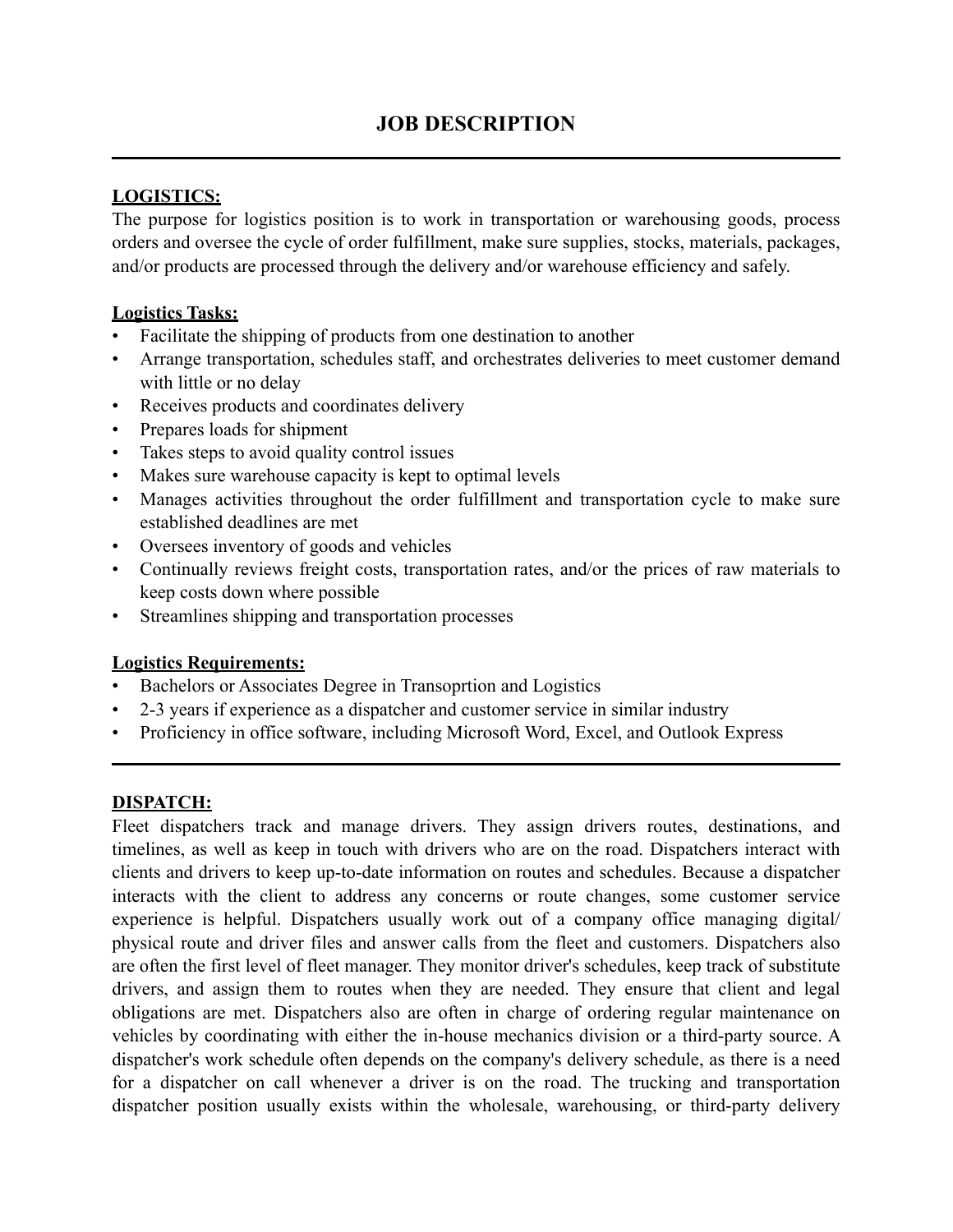business. A minimum of a high school diploma is desired for the fleet dispatcher role. Having customer service, managerial, and phone-routing experience is more important for this role than higher education.

### **Dispatch Tasks:**

- Dispatch drivers for shipment pick-ups and deliveries
- Update shipment tracking system and maintain timely data integrity
- Prioritize time sensitive cargo
- Notify drivers of pick-up and delivery as assignments
- Communicating with customers about freight details, delivery, or pickup times, and specula handling requests
- Keeping track of transportation regulations and laws and ensure the drivers comply
- Generating freight bills and invoices
- Reviewing drivers' logs, including dispatch calls and arrival times

### **Dispatch Requirements:**

• High School Diploma (Bachelors or Associates Degree in Transoprtion and Logistics would be advantageous)

**\_\_\_\_\_\_\_\_\_\_\_\_\_\_\_\_\_\_\_\_\_\_\_\_\_\_\_\_\_\_\_\_\_\_\_\_\_\_\_\_\_\_\_\_\_\_\_\_\_\_\_\_\_\_\_\_\_\_\_\_\_\_\_\_\_\_\_\_\_\_\_\_\_\_\_\_\_\_** 

- 2-3 years if experience as a dispatcher and customer service in similar industry
- Proficiency in office software, including Microsoft Word, Excel, and Outlook Express

#### **DRIVER:**

We are looking for an experienced truck driver to serve our supply chain logistics department in safe and timeline manner. The truck driver responsibilities include: transporting finished goods and raw materials over land to and from manufacturing plants or retail and distribution centres, inspecting vehicles for mechanical items and safety issues and perform preventative maintenance, planning routes and meeting delivery schedules.

#### **Driver Tasks:**

- Transport finished goods and raw materials over land to and from manufacturing plants or retail and distribution centres
- Inspect vehicles for mechanical items and safety issues and perform preventative maintenance
- Plan routes and meet delivery schedules
- Document and log work/rest periods and kilometres spent driving and retain fuel/toll receipts
- Input "macros" into our automated system for each stage of the loading and unloading process
- Comply with truck driving rules and regulations (size, weight, route destinations, parking and break periods) as well as with company policies and procedures
- Maneuver trucks into loading or unloading positions
- Collect and verify delivery instructions
- Report defects, accidents or violations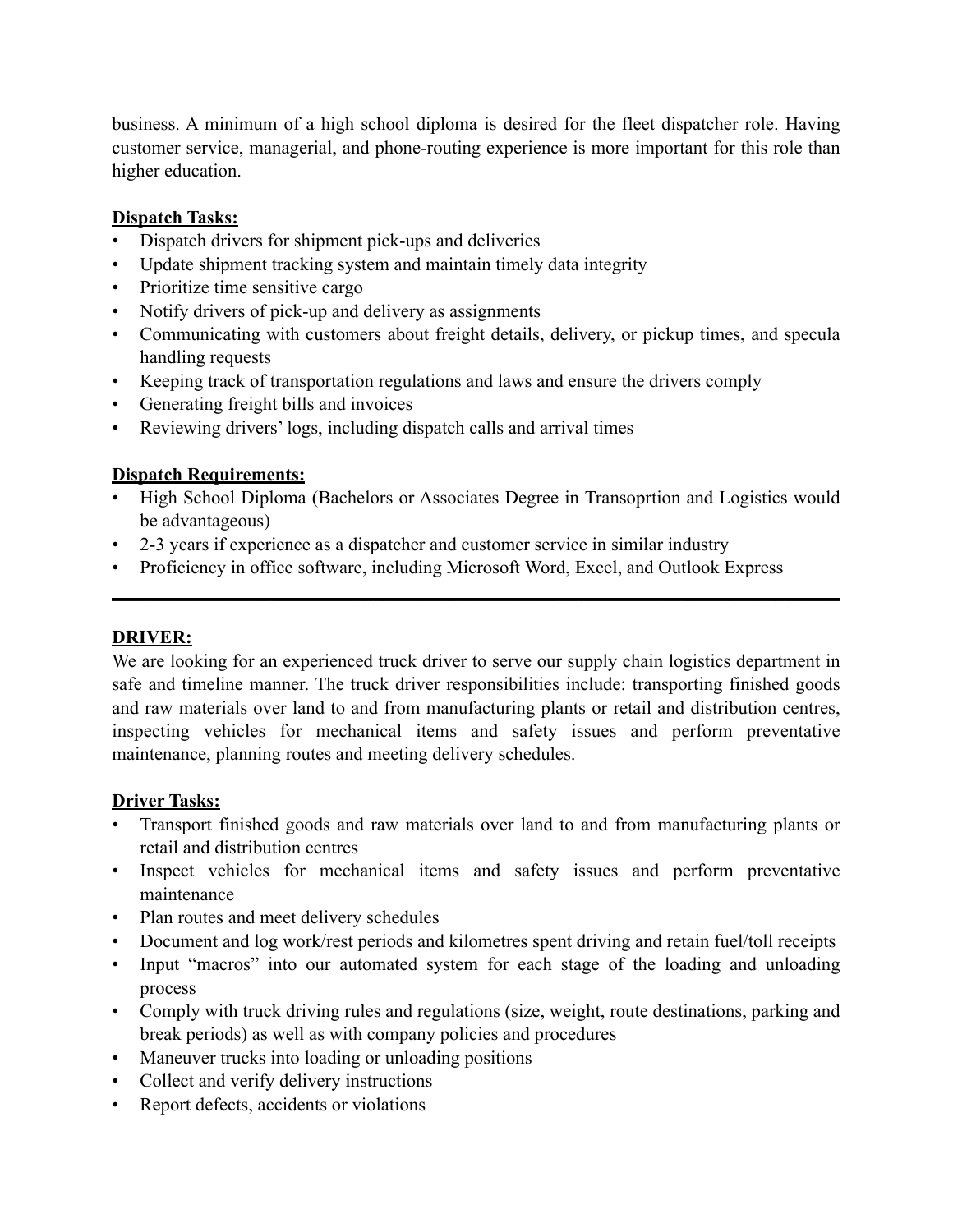### **Driver Requirements:**

- Valid Class 1 license, Passport, and US Visa
- Provide trucking school diploma
- Prove work experience as a truck driver
- Ability to drive long hours and travel regularly
- Extensive knowledge of applicable truck driving rules and regulations
- No recent moving or driving violations
- Hands on experiences with electronic equipment and software (GPS, AVL units, etc.)
- Adaptability and foresight to handle unexpected situations (traffic, weather conditions, etc.)

**\_\_\_\_\_\_\_\_\_\_\_\_\_\_\_\_\_\_\_\_\_\_\_\_\_\_\_\_\_\_\_\_\_\_\_\_\_\_\_\_\_\_\_\_\_\_\_\_\_\_\_\_\_\_\_\_\_\_\_\_\_\_\_\_\_\_\_\_\_\_\_\_\_\_\_\_\_\_** 

• Willing to submit to background/drug check and provide employment recommendations

## **MECHANIC:**

Truck mechanics inspect and repair various types of trucks and dispose issues in order to implement proper solutions. Mechanics have variety of duties, including consulting with customers to determine required work, identifying mechanical problems through testing and interpreting the results, and repairing and replacing mechanical and electrical parts and components. Mechanics must be detail oriented, mechanically inclined, and able to serve and communicate with customers effectively. Mechanics must also have necessary physical strength to perform daily job duties, such as living and using heavy tools and equipment.

## **Mechanic Tasks:**

- Perform routine maintenance on trucks such as checking batteries and changing oil to ensure proper vehicle running
- Inspect various parts of trucks, including brake systems, wheel bearings, and steering mechanisms to ensure they are in proper condition to operate effectively
- Use difference tools and equipment, such as pressure gauges, pneumatic wrenches, welding equipment, screwdrivers, hoists and jacks, to repair trucks while constantly utilizing safety precautions
- Diagnose malfunctions in defective equipment by inspecting and testing using devises such as motor analyzers, handheld computers and chassis chats to determine how to address problems
- Test driver vehicles to ensure they are running properly and to find issues to determine what solutions will be
- Replace parts, valves, bearings and gears as needed and repair vehicle cooling and heating systems
- Measure vehicle emissions to ensure they are in the proper limits
- Ensure parts conform to factory specifications by inspecting and verifying clearances and dimensions

## **Mechanic Requirements:**

• High School Diploma or equivalent